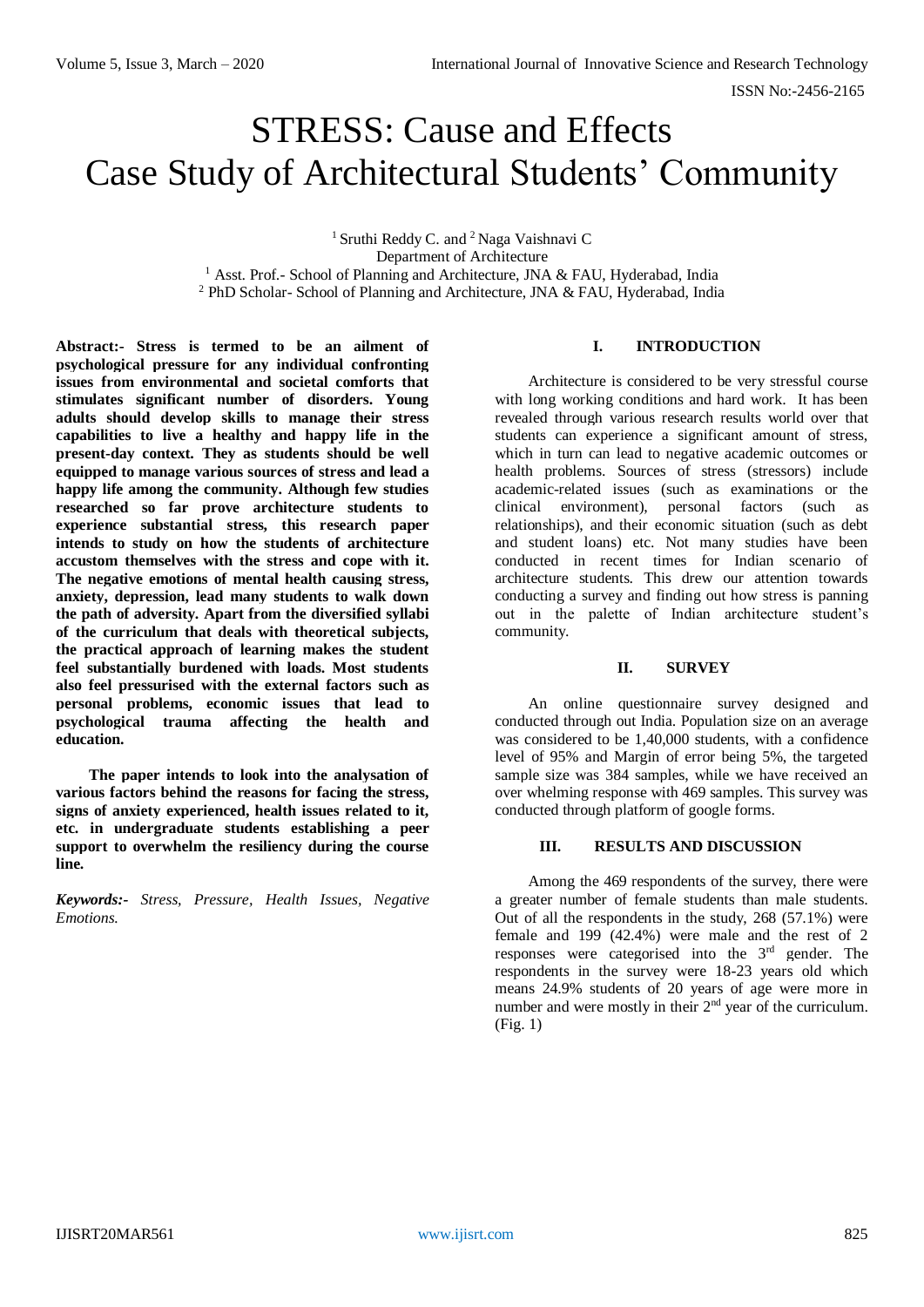Volume 5, Issue 3, March – 2020 International Journal of Innovative Science and Research Technology

ISSN No:-2456-2165



Which Academic year of the course curriculum are you studying in



Fig 1:- Gender, Age and Academic year Responses

To analyse the effect of stress linked to the working pattern on the students, questions related to sleeping pattern and working pattern was focussed. Out of the total respondents, 82.7% students were night owls (388 respondents) out of which maximum of them work for around 4- 8 hours (176 responses) and sleep for around 4-6 hours a day (246 responses). (Fig. 2)



# Which one of the following are you

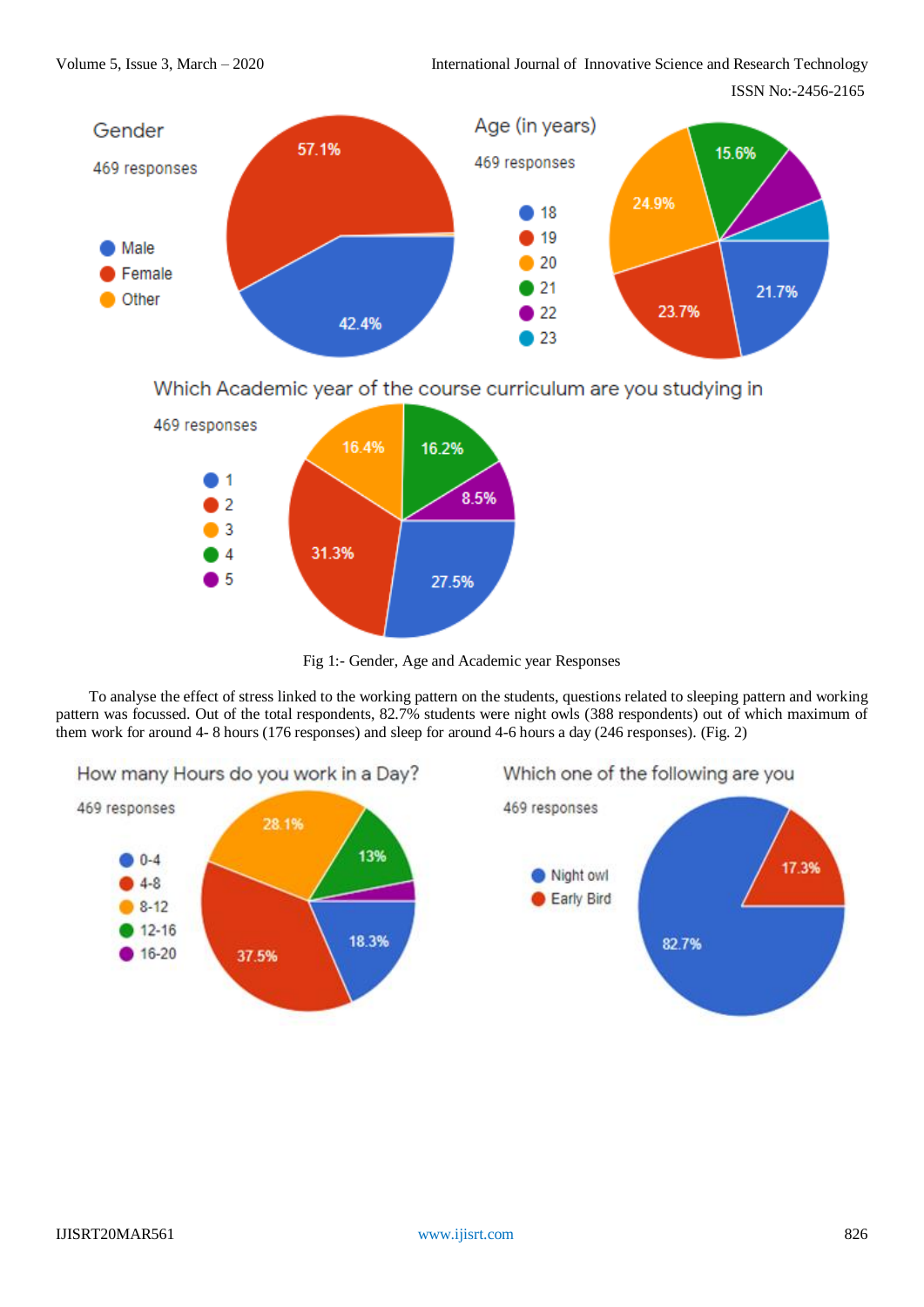ISSN No:-2456-2165



# How many hours do you sleep in a day?

Fig 2:- Working pattern, Sleeping pattern Responses

Out of the general factors for stress analysation, financial situations were maximum affecting the students (215 students, 45.8%) after which the reason of choice career and relationship with friends (each category with around 40 %) was causing distress amid the students. In case of the stress related to architectural education, the reason for the trauma was mainly due to the working loads and deadlines (77.2% comprising 362 respondents) followed by long working hours (catering to 49.9%, 234 students). The other reasons for educational stress were almost equally divided among jury/viva-voce, group works, cost of study, uncertain job market, etc. comprising to about 30-35% of ripostes. (Fig. 3; Fig. 4)

#### Which of these general factors cause stress to you ?(Multiple Answer Question)



Fig 3:- Responses for General factors for stress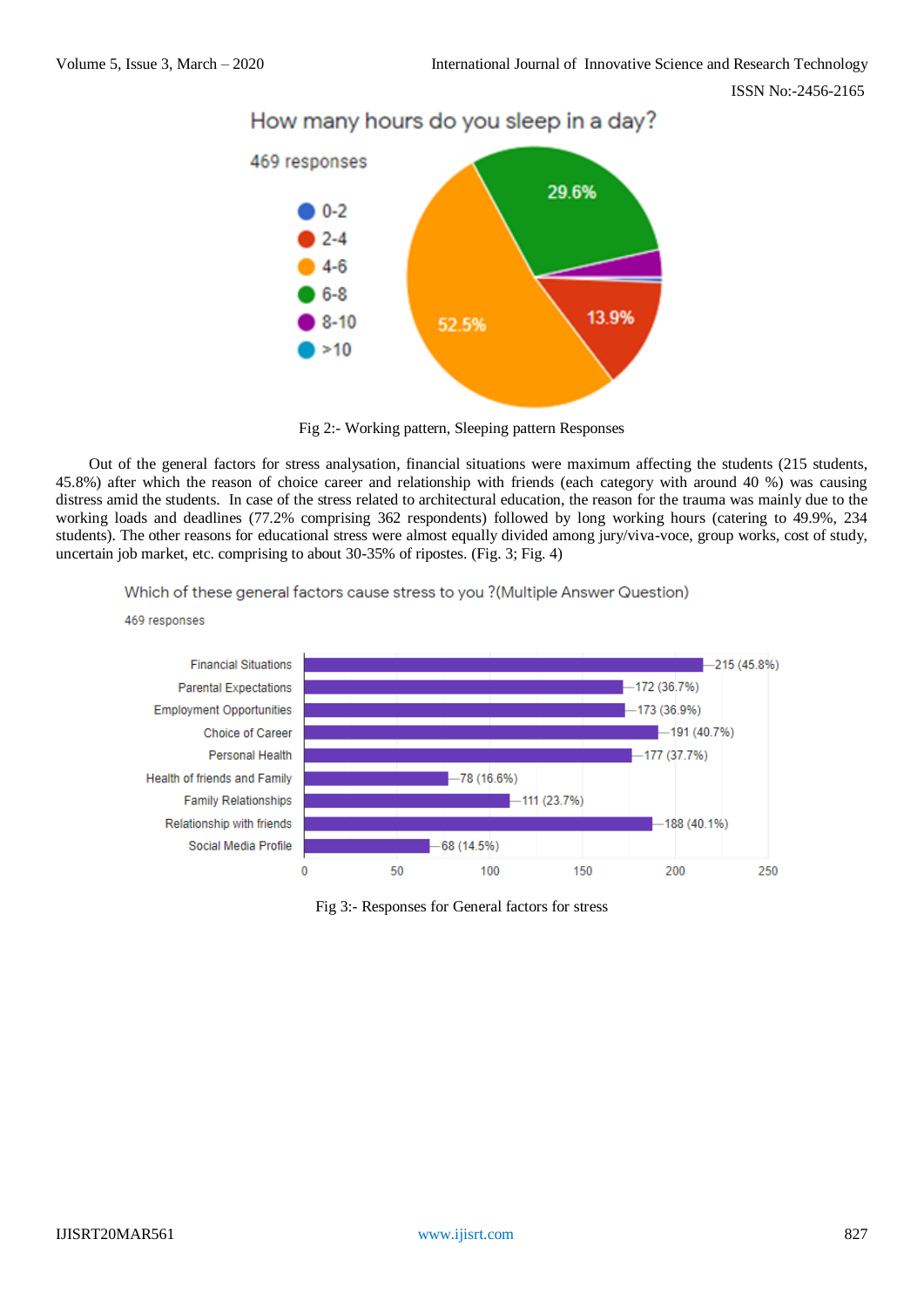ISSN No:-2456-2165

Which of the below factors related to Architectural education causes stress to you ? (Multiple **Answer Question)** 

469 responses

469 responses





Although there are various responses for the stress related due to architectural education, the signs of stress noticed by the individuals were taken into consideration. Almost 45% of the students (211 replies) were worried about studies all the time, and around 40% of the responses were related to low level anxiety or need to shut out home or social life (186 and 183 replies each) to overcome the pressure issues. Restlessness, agitated or irritable mood was predominantly observed by individuals for stress signs (246 people, 52.5%). Upset mood, isolated, tired and anger were the other noticeable signs which were practically experienced by the entities during the situations. These signs were noticed in around 185-190 individuals comprising to almost 40% of the respondents. (Fig. 5)

## Which of these early Signs of Stress do you notice in your Self. (Multiple Answer Question)



Fig 5:- Responses for Early signs of Stress

A significant effect on health was clearly observed where maximum respondents were affected by headache and backpain (50-60%). Due to the above consequences, poor concentration, depression, loneliness are the other signs that are upsetting the students in their profession. At a very tender age due to the impact of the stress on workloads, timings, working pattern, etc., learners are experiencing various health problems including stomach disorders, fatigue/dizziness, high blood pressure, etc. complications. (Fig. 6; Fig.7)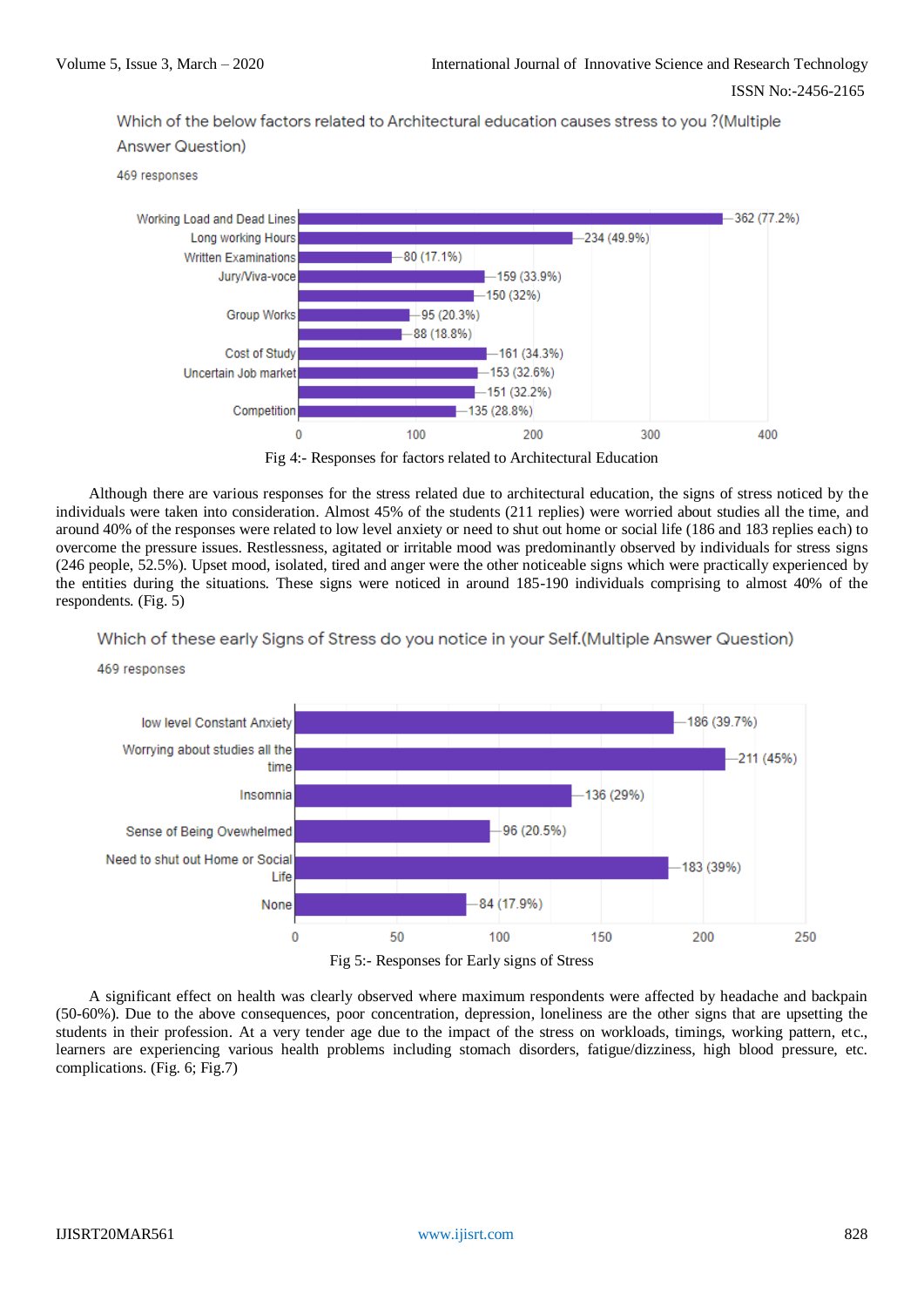ISSN No:-2456-2165

Which of the following developed signs of stress do you find in yourself often. (Multiple **Answer Question)** 

469 responses



Fig 6:- Responses for Developed signs of Stress

Are you facing any of these health problems due to stress or while you are stressed?(Multiple **Answer Question)** 

469 responses



Fig 7:- Responses for Health problems due to Stress

As the last review for the survey questionnaire, coping strategies practiced for reducing the stress was asked. Most of them were contented to seek the emotional support from friends and family and also were indulged in self-distraction (almost around 210 students- 45%). The other responses included to develop strategies on how to deal with the situation, indulge themselves in some activity of their choice including sports, travel, etc. (Fig. 8)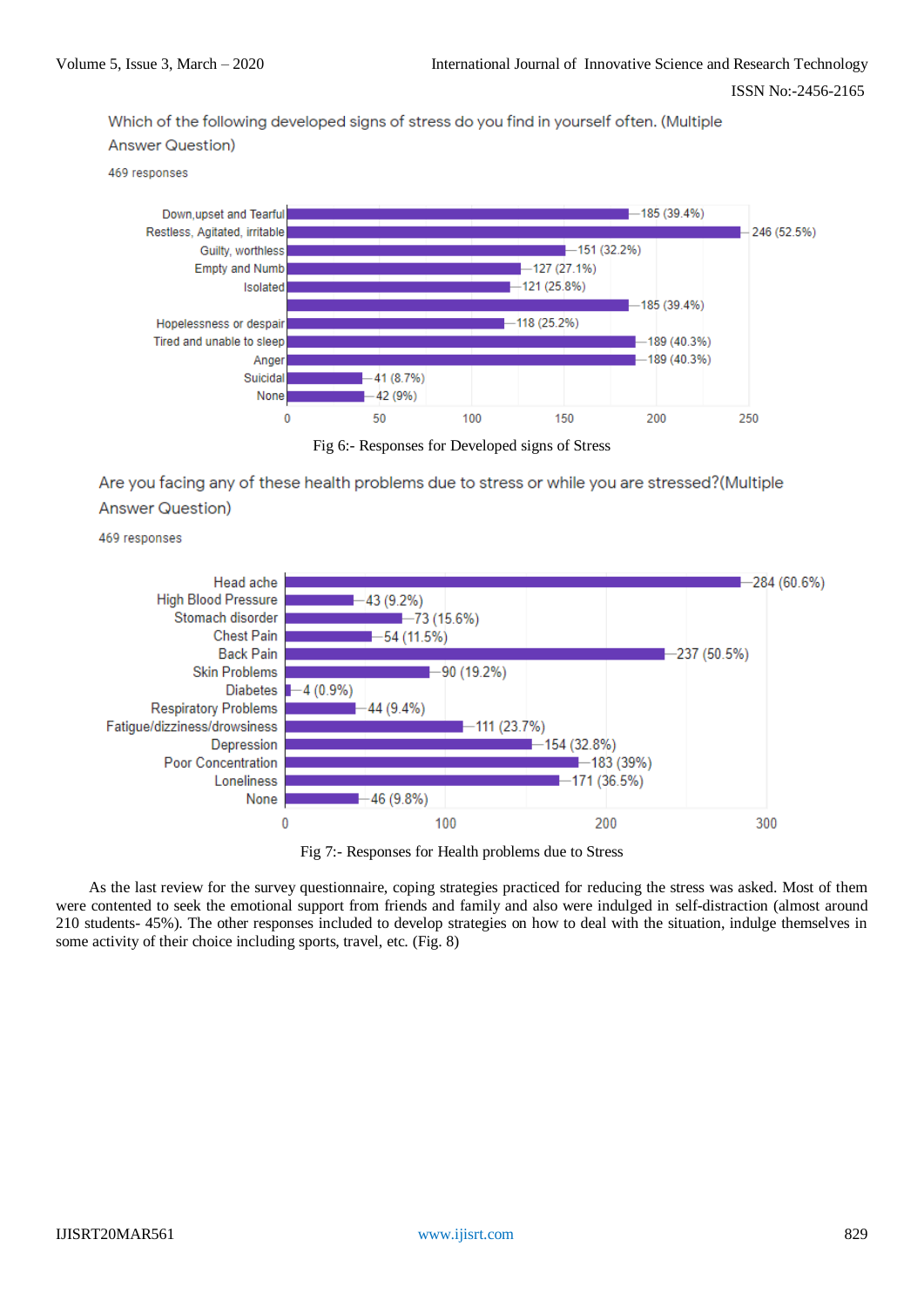What are the coping strategies that you are practicing yourself to reduce stress?(Multiple







Fig 8:- Responses for Coping Strategies to reduce Stress

# **IV. CONCLUSION**

Developing flexibility or bounciness to an issue is the best technique or strategy to prevent stress, depression and anxiety among the undergraduate students. The significant components for emerging the attitude in the students include-

- $\triangleright$  Augmenting confidence
- Setting goals
- Growing networks
- Handling stress
- $\triangleright$  Enhancing health
- $\triangleright$  Understanding inspiration

Most of the coping approaches for relieving the negative feelings of distress related to any factor could be executed by friends, family and faculty members. Mentoring is one of the aspects which provides a positive outlook plays a predominant role in helping an individual compromise or overcome all the situations of life. Sadly, this solution is not adapted much in Indian context due to various social, phycological and economic issues.

Education on resilient strategies in academics as well as elective curricula proves to upsurge the success in any student. This contribution is hypothetically required to be taken up at a very tender age so as to dynamically take up the ability to have a positive coping ideology. Time management is one such aspect which helps to list out priorities, proper time utilization for working pattern, proper screening of time for entertainment and recreation, etc. activities that helps to reduce the negative emotions leading to various issues of stress and trauma. Possessing a check on the priorities helps to attain positive attitude for a healthy regime.

# *Way Forward:*

STRESS and Mental Health & Wellbeing for Architecture Students as an issue has been and being addressed with greater care and attention in the recent times in various countries world over. For Instance, RIBA and ABS have established architects mental well being forum and have also published an Architects mental well being Tool Kit, which is very handy and useful to many architects. Lot of universities have rigorous mentorship programmes and counsellors to help students deal with stress. We require more concentration and research more in this direction and come up with effective and adaptive solutions. More advanced and effective implementation systems for the solutions also need to be developed.

This research paper addresses the common sources of stress and stress related issues in architecture students. Further, the research would be extended to added qualitative analysis of various causes of negative feelings experienced by professional students.